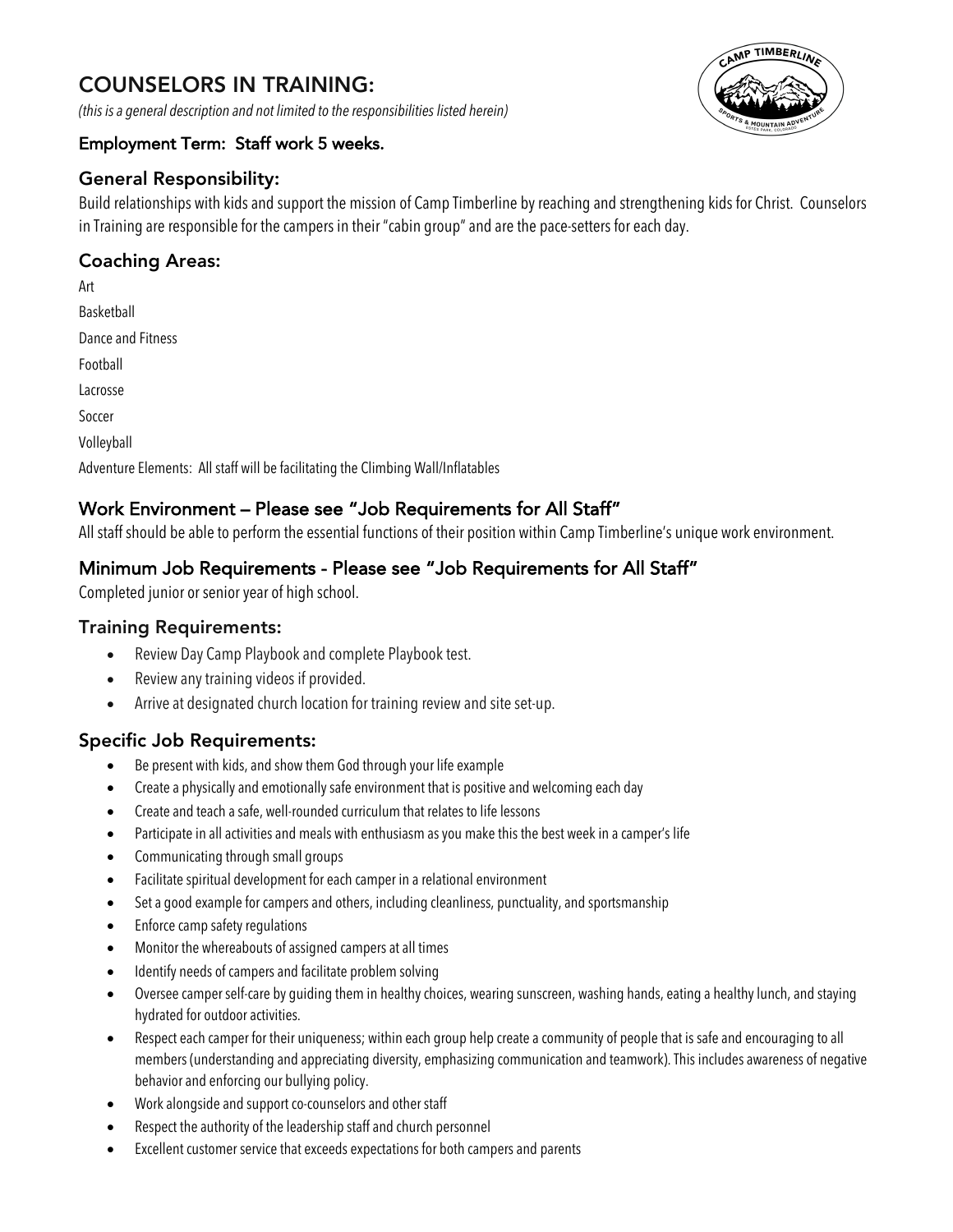#### Specific Job Requirements Continued:

- Plan and execute a sport curriculum for on hour each day so that each camper returns home with a new/improved skill.
- Participate in all staff activities including Bible studies, covenant time, and social events.
- Other duties as assigned.

In addition to the regular counseling role, each Counselor in Training has the following additional responsibilities depending on position:

# Sport Specialty Responsibility:

Plan and execute a sport curriculum for 1.5-2 hours each day so that each camper returns home with a new/improved skill. Counselors in Training are expected to have past experience (high school level preferred) and the ability to plan, teach, and encourage campers at all levels.

#### Adventure Responsibility:

Connect the day's theme through "challenge-by-choice" activities while providing a safe and encouraging environment on all of camp's mountain adventure elements. Responsible for safety, quality of equipment, implementation, and debriefing for both male and female camper groups. Previous experience with belaying and debriefing preferred.

### Equipment Responsibility:

Set up and tear down of all the equipment daily. Each staff member must learn to be familiar with inflatables, tents, gaga pit, sound system, climbing wall, etc. and assist in set up and tear down of this equipment daily.

### Church Responsibility:

Assist with daily clean up to leave premises in good condition each night after camp. Respect the guidelines given by church staff on their facilities and equipment. Deep cleaning of the facility after closing on Friday. Represent Christ and Camp T to church staff and community.

# Host Home Responsibility:

Represent Christ wholeheartedly to host home family. Communicate schedule clearly, keep host home clean, be thankful for meals provided, respect their house guidelines including curfew, and offer to help/serve whenever needed.